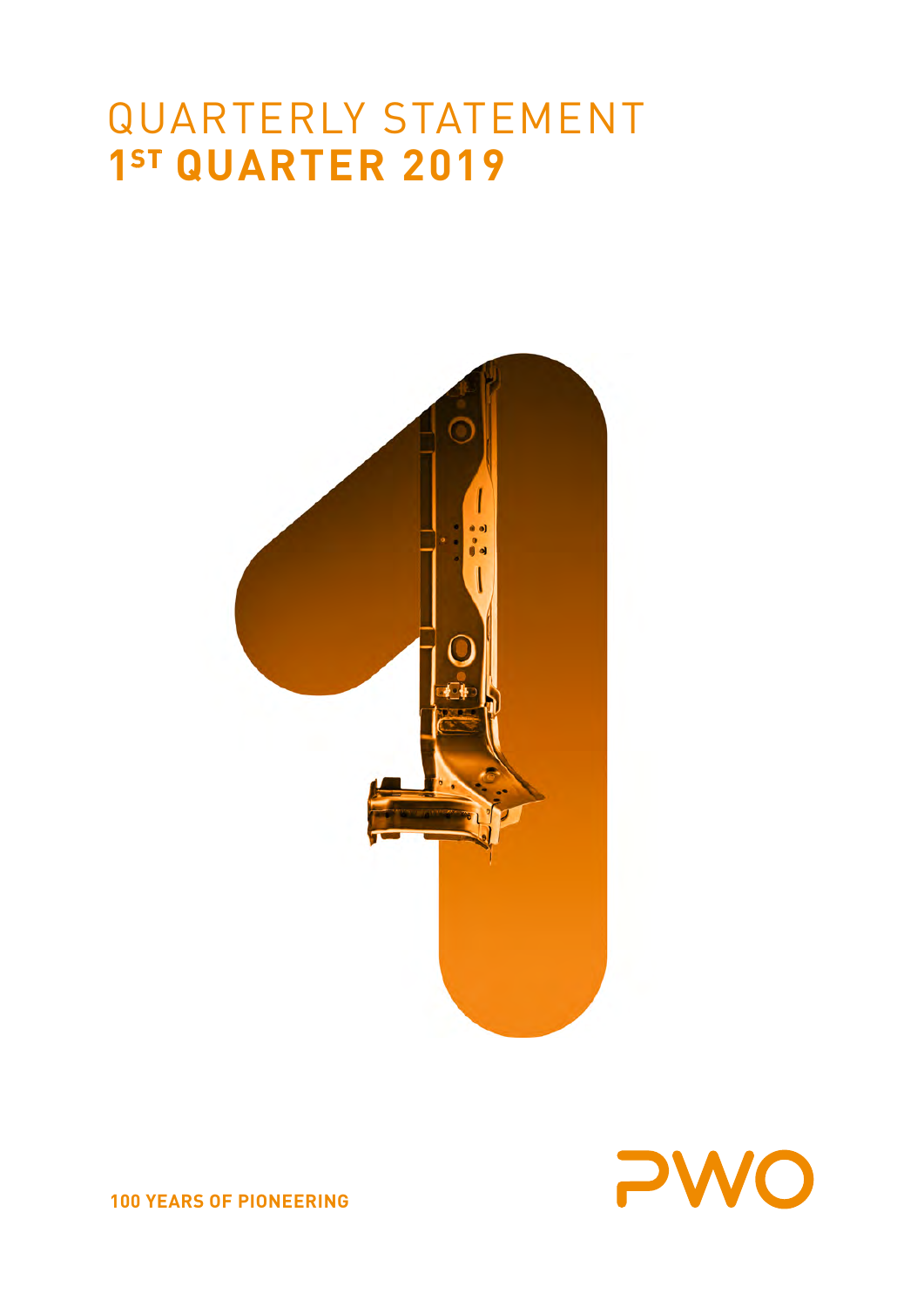# DEAR SHAREHOLDERS AND BUSINESS ASSOCIATES,

The challenges facing the automotive industry have increased significantly worldwide. For this reason, our planning for the current year, communicated in the 2018 Annual Report, assumed a restrained market environment in 2019. This was confirmed in the first three months of 2019 and is expected to remain unchanged for the remainder of the year.

Against this backdrop, the business development in the first quarter of 2019 was in line with our expectations. Whereas revenue was slightly lower year-on-year, EBIT before currency effects recorded a noticeable decline. Important to note here is that the business development in the first half of 2018 – and especially in the first quarter – was still very strong. The industry's performance did not start to significantly deteriorate until the second half of 2018.

This greatly affects our German location in Oberkirch. Beyond the impact of the sector environment, we are currently incurring the typical up-front costs for start-ups and ramp-ups of large-scale series productions at this location. As already communicated, it will take some time for Oberkirch to establish an upward trend in profitability, as it is only able to align the staff costs to changes in the market environment with a certain delay, due to the structures of the collective wage agreement and the supplementary collective agreement.

All the more important and gratifying is the fact that all international locations are now operating profitably. Positive EBIT contributions from the locations in China and Mexico have meanwhile been added to the consistently successful and highly profitable Czech location. As anticipated, the positive EBIT contribution from the Canadian location is temporarily below the prior year due to the phase-out and start-up of series productions. We make it a point to manage the balance sheet in a manner that conserves our capital and postpone investments to the extent reasonable and possible. As a result, we were able to generate positive free cash flow in the first quarter of 2019.

The next few quarters will remain challenging. We have therefore made adjustments to our cost-cutting measures and will continue to do so during the year. The positive effects of these efforts should lead us to reaching our revenue and EBIT targets for the current 2019 fiscal year.

Oberkirch, May 2019

The Management Board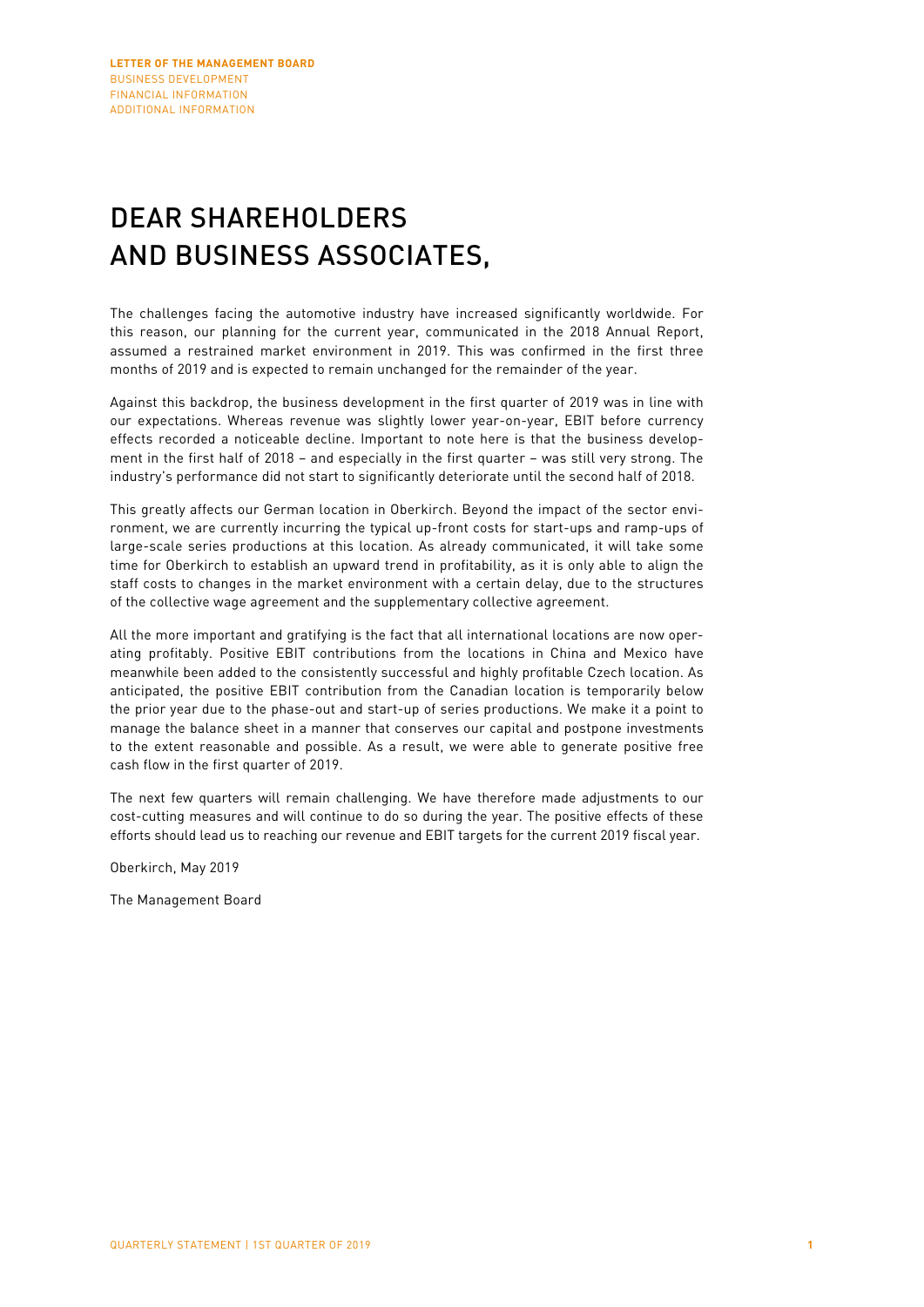#### **SELECTED SEGMENT AND GROUP INFORMATION**

| <b>EURK</b>                     |         |                       |                      |          |                                 |          |
|---------------------------------|---------|-----------------------|----------------------|----------|---------------------------------|----------|
| First 3 months of 2019          | Germany | <b>Rest of Europe</b> | <b>North America</b> | Asia     | <b>Consolidation</b><br>effects | Group    |
| Total revenue                   | 66,669  | 21,458                | 22,850               | 13,405   | $-6,349$                        | 118,033* |
| Total output                    | 70,121  | 20,800                | 26,745               | 12,444   | $-6,347$                        | 123,763  |
| EBIT before currency effects    | 1,522   | 2,075                 | 1,735                | 712      | 57                              | 6,101    |
| EBIT including currency effects | 963     | 2,040                 | 1,626                | 1,200    | 57                              | 5,886    |
| Investments                     | 3,810   | 715                   | 1,086                | 1,301    | <sup>n</sup>                    | 6,912    |
| First 3 months of 2018          |         |                       |                      |          |                                 |          |
| Total revenue                   | 76,433  | 19,826                | 25,077               | 12,911   | $-11,483$                       | 122,764  |
| Total output                    | 76,334  | 19,501                | 27,372               | 12,843   | $-11,368$                       | 124,682  |
| EBIT before currency effects    | 3,780   | 1,804                 | 1,754                | $\Omega$ | 110                             | 7,448    |
| EBIT including currency effects | 3,656   | 1,816                 | 1,754                | 114      | 126                             | 7,466    |
| Investments                     | 2,291   | 341                   | 1,732                | 587      | 0                               | 4,951    |

\* External revenue

# RESULTS OF OPERATIONS

In the first quarter of 2019, revenue declined to EUR 118.0 million (p/y: EUR 122.8 million). An increase in finished goods and work-in-progress, especially in tools, contributed to total output of EUR 123.8 million (p/y: EUR 124.7 million), which nearly matched the previous year's level.

EBIT before currency effects experienced a higherthan-average decline due to the decrease in revenue and the fact that the cost measures taken had not yet shown their full effect. Currency effects shown in the table above have an impact on other operating income and other operating expenses.

A lower cost of materials ratio took pressure off of the earnings situation. Other operating expenses excluding currency effects were lower than in the previous year. The other operating expense ratio was also slightly lower year-on-year.

Staff costs, as previously explained, can only be reduced after a longer time delay and, therefore, recorded a rise in the first quarter. Depreciation and amortization were also slightly

higher year-on-year as a result of our ongoing investments in the expansion and increased efficiency in our locations.

Following the completion of the tax audit at Progress-Werk Oberkirch AG during the past fiscal year, the Group's tax rate fell significantly, as announced, to 22.0 percent in the reporting quarter (p/y: 32.7 percent).

In total, the net income for the period declined to EUR 3.2 million (p/y: EUR 4.0 million) and the earnings per share to EUR 1.03 (p/y: EUR 1.29).

### **SEGMENTS**

The PWO Group is represented worldwide with five production locations and four assembly locations. As the latter are separate operating sites of the production locations, the explanations that follow refer to the five locations and subsidiaries, respectively.

The discussion of the segment results refers to EBIT before currency effects as this is the figure that best reflects the Group's operating development.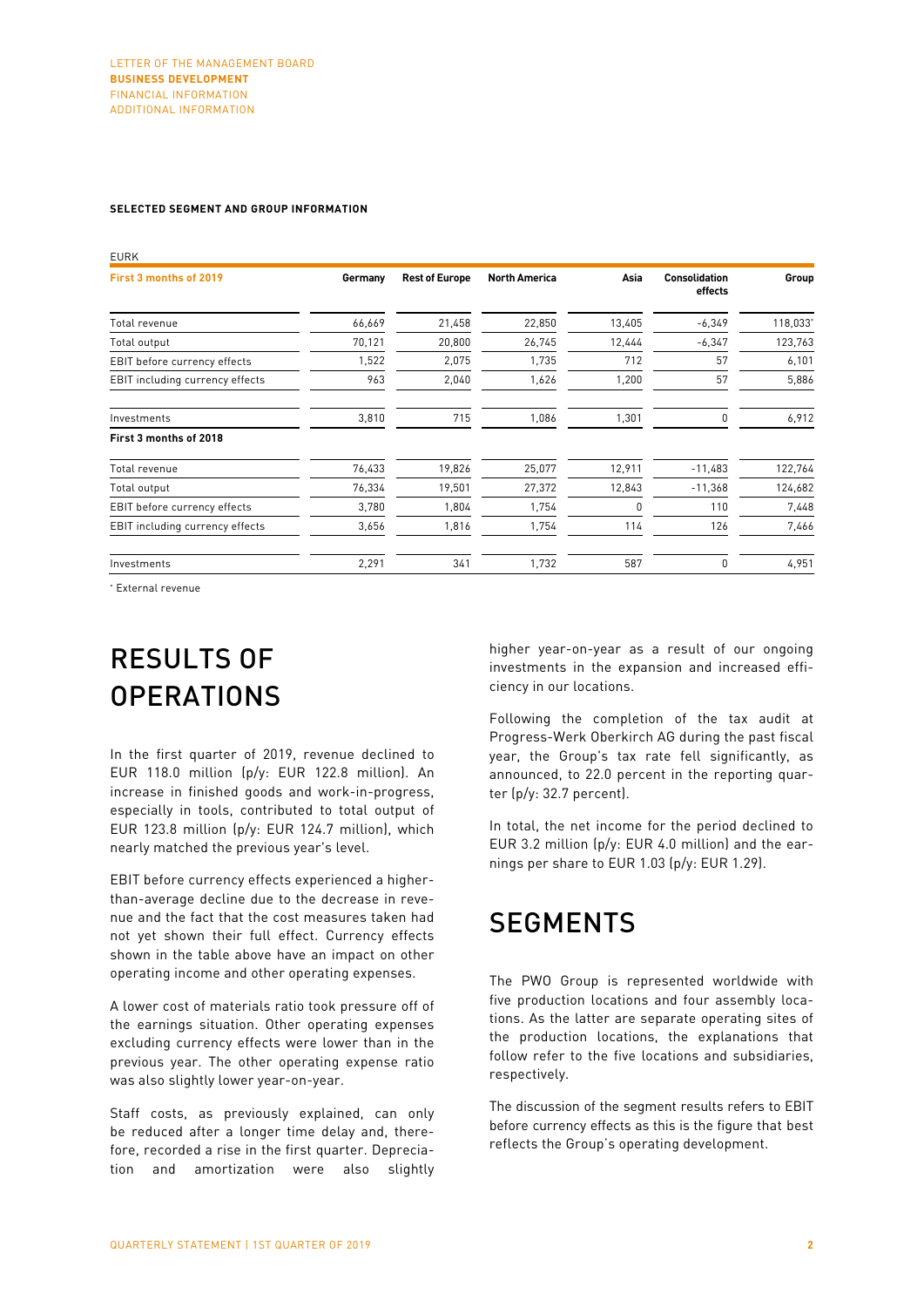

At our German location in Oberkirch, the economic slowdown in the automotive industry is becoming particularly clear. Total revenue and total output in the reporting quarter were significantly below the levels in the previous year. EBIT was additionally burdened by the up-front costs that typically arise in the start-up and ramp-up of large series productions.

In the first quarter, we made adjustments to the cost-cutting measures that we had introduced in and across all departments and processes during the past fiscal year. In the personnel area, however, our ability to maneuver when it comes to permanent employees is limited by the supplemental collective agreement existing at the Oberkirch location. This agreement contains a clause that is intended to safeguard employment. We are therefore making sure that we specifically take advantage of the existing flexibility within the scope of the collective agreement. We also have a large-scale hiring freeze, and use the flexibility we have available with temporary workers.

The Czech location, which forms the Rest of Europe segment, was less affected by market developments in the automotive industry. Total revenue and total output exceeded the previous year's figures. EBIT was also higher year-on-year. Once again, this location managed to underscore its high level of stability and efficiency.

In the North America segment, which consists of the locations in Canada and Mexico, total revenue and total output were below the prior year. EBIT matched the level reported in the first quarter of 2018 as a result of two different developments coming together.

As communicated earlier, the Canadian location is experiencing an expected temporary business slowdown. During the present market phase, customers are rapidly reducing the number of call orders for expiring series, while only gradually increasing the call orders for new series.

The Mexican location, in contrast, has been able to continue its positive development. Total revenue and total output increased in the reporting quarter, and the EBIT margin was clearly positive and significantly exceeded the previous year's level.

In the Asia segment, which encompasses our Chinese activities, total revenue increased in the first three months, while total output was unable to fully reach the prior year's level due to a reduction in upfront investments in tools. The positive earnings trend also continued at this location. Following a break-even EBIT in the previous year, this segment also achieved a significantly positive EBIT margin in the first three months of 2019.

# NET ASSETS AND FINANCIAL POSITION

As usual for this time of year, total assets increased from EUR 405.6 million at the end of the prior year to EUR 424.0 million as of the March 31, 2019 reporting date. This rise was primarily due to an increase in property, plant and equipment as a result of our investments. Inventories and trade receivables also recorded a noticeable increase after the business slowdown in the autumn of 2018.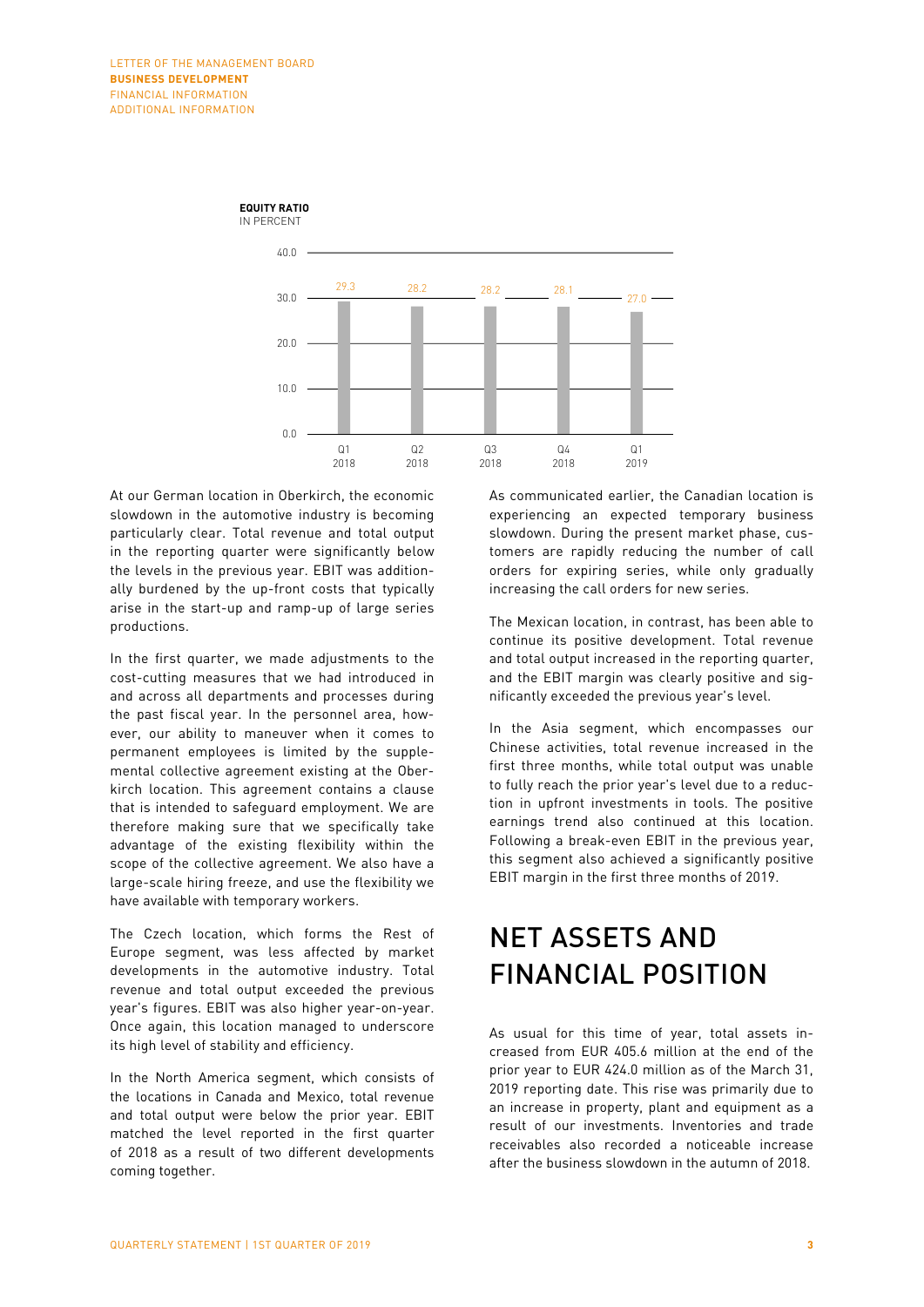



On the liabilities side of the balance sheet, the capital market-related increase in pension provisions was the primary cause of the rise in total liabilities. Additionally, we recorded a significant expansion in our trade payables.

Operating development in the first quarter resulted in a reduction in net debt of EUR 4.1 million compared to the end of the previous fiscal year. However, the new accounting rules for leases under IFRS 16 led to an increase in net debt of EUR 6.4 million as of January 1, 2019. On balance, net debt rose slightly from EUR 131.4 million as of December 31, 2018 to EUR 133.7 million as of the reporting date. The equity ratio equaled 27.0 percent at the end of the first quarter compared to 28.1 percent at the end of 2018.

Cash flow from operating activities in the reporting quarter significantly exceeded the previous year's level rising to EUR 12.3 million (p/y: EUR 4.8 million). This increase was primarily a result of the rise in current liabilities (excluding financial liabilities).

The cash inflow was offset by cash flow from investing activities of EUR –5.8 million (p/y: EUR –4.9 million). The investments made during the reporting period are explained below. Free cash flow after interest paid and received therefore amounted to EUR 5.2 million (p/y: EUR –1.3 million).

The cash-effective change in cash and cash equivalents amounted to EUR 0.3 million (p/y: EUR –0.2 million). Included in this item was the net repayment of loans totaling EUR 5.0 million (compared to a net assumption of EUR 1.1 million in the prior year).

### INVESTMENTS

As explained in the segment report, investments in the first quarter amounted to EUR 6.9 million (p/y: EUR 5.0 million). We currently manage our investments with a capital-preservation approach and constantly review our investment plans in comparison to the actual development of our orders.

In the first quarter of 2019, investments were mainly made in our German location to expand our lines for the production of instrument panel carriers, as well as a down payment for a new press and a degreasing system. We are also investing in preparations for new start-ups of instrument panel carriers at our Canadian location. At our Chinese site, another forming press is in the pipeline and the Mexican location will receive a new measuring machine that is anticipated to further improve that location's production efficiency.

In 2019, we are planning an overall investment volume that is just above the previous year's level of EUR 35 million. After a recently lower level of investment at our German location, we are now planning on a higher volume of investment, with some of the investment being temporarily reduced at other locations, particularly, at our sites in China and Mexico.

### NEW BUSINESS

In the first three months of the new reporting year, we have achieved new business volume of roughly EUR 130 million, which includes related tool volumes of around EUR 14 million.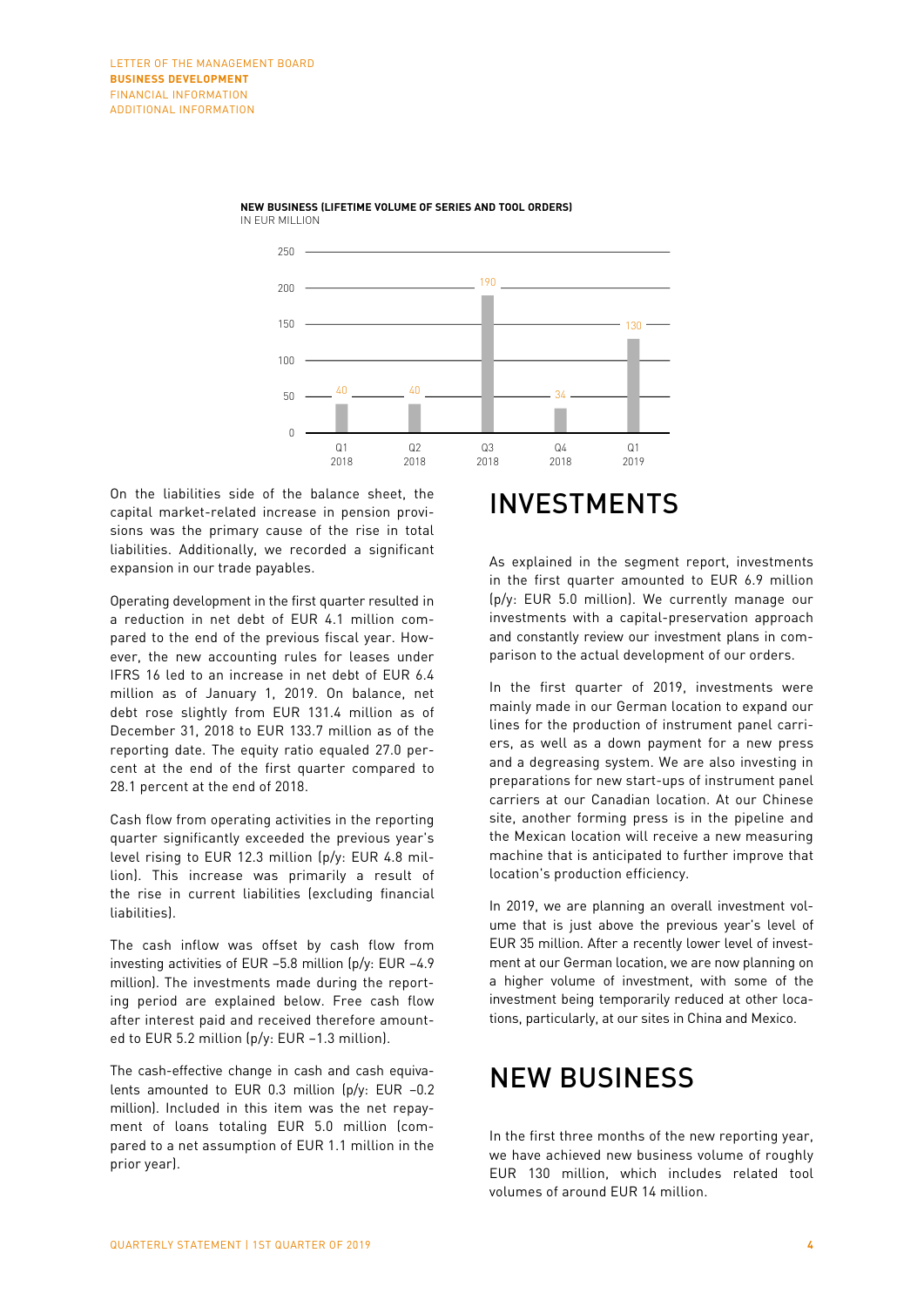New orders will be mainly produced at the Canada, Mexico and Czechia locations. We continue to be successful in the areas of seat components and instrument panel carriers.

The start of production for the new business we are currently accumulating is mainly scheduled for the 2020 and 2021 fiscal years. The production periods of these series tend to be higher than the average lifetime of 5 to 8 years.

Within the scope of our medium-term growth plans, we are aiming for total new business volume of around EUR 400 million for the 2019 fiscal year as a whole.

# REPORT ON OPPOR-TUNITIES AND RISKS

The opportunities and risks for the development of the PWO Group and its segments presented in the 2018 Annual Report remain valid.

The automotive industry has recently stabilized after weak sales performance in the autumn of 2018. Still, the industry is not yet showing any signs of a substantial recovery.

There is still significant uncertainty regarding the political environment, which affects the economy as a whole (e.g., as far as Brexit and US-China trade relations are concerned). In addition, the automotive industry cannot rule out the possibility of import duties for vehicles exported from Europe to the USA. The conversion of vehicle registrations under the new WLTP procedure is still not completely finished.

And finally, discussions concerning limits for pollutant emissions, as well as the switch to e-mobility, are delaying the purchase decisions of end customers, especially in Europe.

As a consequence, the forecasts for the 2019 fiscal year continue to be subject to uncertainties. In response, we are focusing on intensifying our internal efforts to improve the Group's profitability.

Projections of future exchange rate developments are not a component of our business forecasts. We enter into the appropriate hedging transactions in order to avoid currency risks.

The aim of these transactions is to safeguard the currency parities assumed upon the receipt of an order and, thereby, lock in the expected contribution margins. We are also subject to risk from Group loans. These loans are hedged only partially as they represent intercompany obligations.

# REPORT ON FORECASTS AND OUTLOOK

Given the development of the sector and taking into account the strength of the comparative first quarter in 2018, the development of revenue and EBIT before currency effects in the reporting quarter was in line with our planning.

As a result, we are confirming our forecast for a stabilization in revenues in the range of EUR 480 to 490 million and EBIT before currency effects at a level between EUR 18 to 19 million.

The next few quarters, however, will remain challenging. We have therefore made adjustments to our cost-cutting measures and will continue to do so during the year.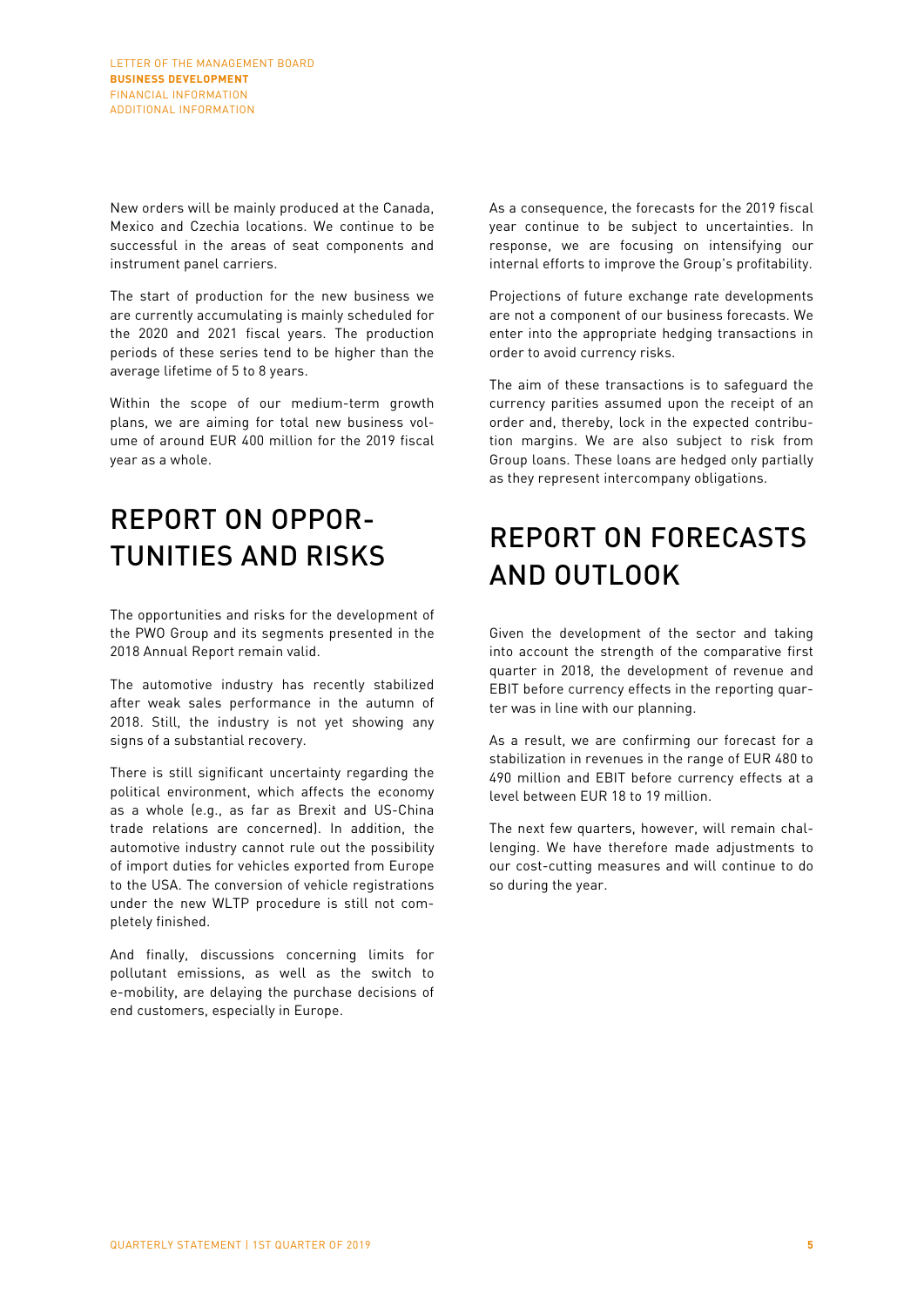# CONSOLIDATED INCOME STATEMENT

| <b>EURK</b>                                   |         |         |         |         |
|-----------------------------------------------|---------|---------|---------|---------|
|                                               | Q1 2019 | % share | Q1 2018 | % share |
| Revenue                                       | 118,033 | 95.4    | 122,764 | 98.5    |
| Change in finished goods and work-in-progress |         |         |         |         |
| / other own work capitalized                  | 5,730   | 4.6     | 1,918   | 1.5     |
| <b>TOTAL OUTPUT</b>                           | 123,763 | 100.0   | 124,682 | 100.0   |
| Other operating income                        | 3,678   | 3.0     | 3,344   | 2.7     |
| Cost of materials                             | 66,519  | 53.7    | 67,699  | 54.3    |
| Staff costs                                   | 34,599  | 27.9    | 32,777  | 26.3    |
| Depreciation and amortization                 | 6,377   | 5.2     | 6,251   | 5.0     |
| Other operating expenses                      | 14,060  | 11.4    | 13,833  | 11.1    |
| <b>EBIT</b>                                   | 5,886   | 4.8     | 7,466   | 6.0     |
| Financial expenses                            | 1,767   | 1.4     | 1,494   | 1.2     |
| <b>EBT</b>                                    | 4,119   | 3.3     | 5,972   | 4.8     |
| Income taxes                                  | 905     | 0.7     | 1,955   | 1.6     |
| <b>NET INCOME FOR THE PERIOD</b>              | 3,214   | 2.6     | 4,017   | 3.2     |
| Earnings per share in EUR                     | 1.03    |         | 1.29    |         |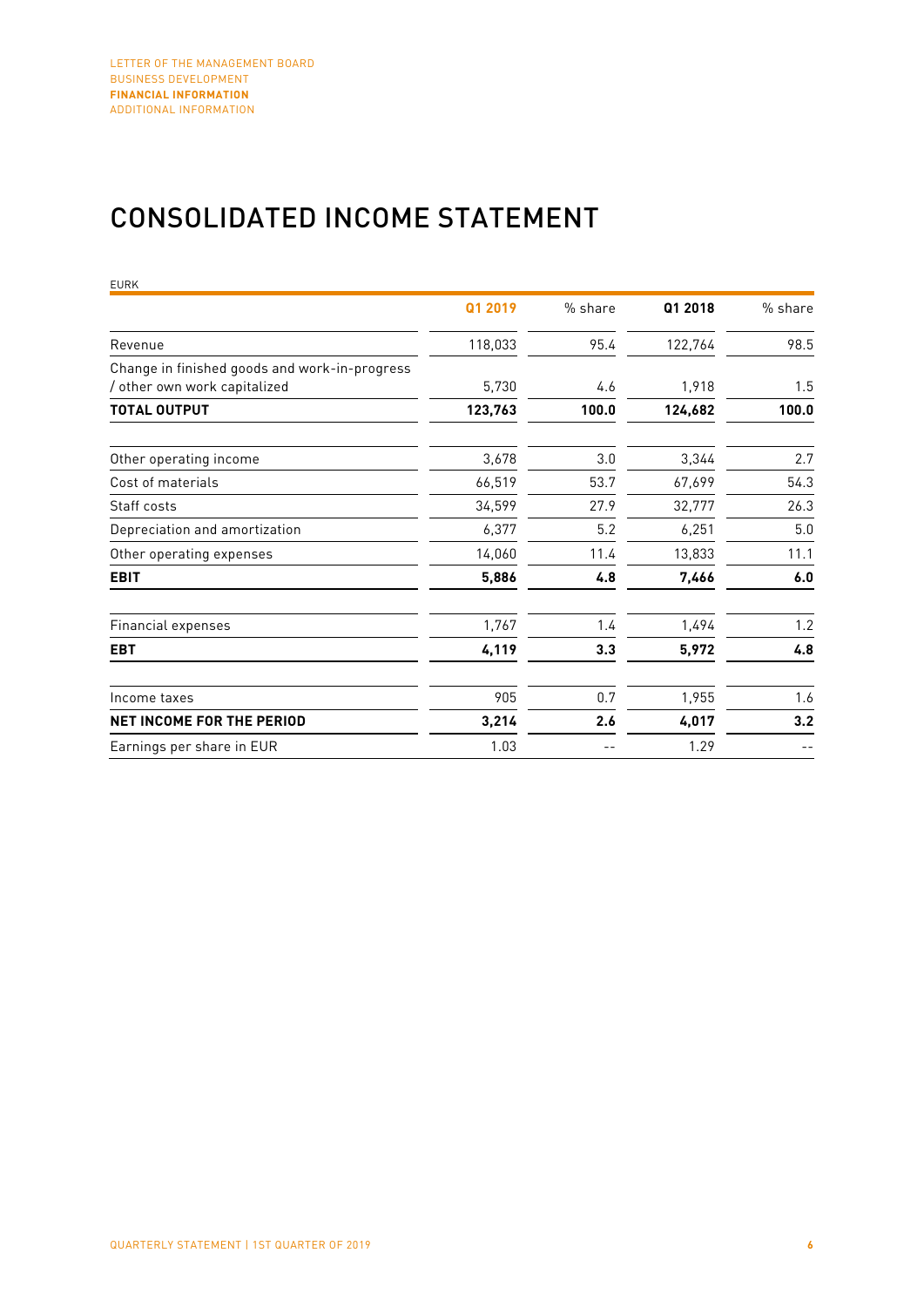# CONSOLIDATED STATEMENT OF COMPREHENSIVE INCOME

EURK **Q1 2019 Q1 2018 NET INCOME FOR THE PERIOD 4,017** Net losses (p/y: gains) from cash flow hedges -157 -157 543  $\frac{44}{4}$  -139 Currency translation differences and the control of the control of the control of the control of the control of the control of the control of the control of the control of the control of the control of the control of the c Items that may be reclassified to profit and loss in future **1,171** 1,171 -277 Actuarial losses from defined benefit pension plans and the state of the state of  $-5,435$  0  $\frac{1}{545}$  and  $\frac{1}{545}$  and  $\frac{1}{545}$  and  $\frac{1}{545}$  and  $\frac{1}{545}$  and  $\frac{1}{545}$  and  $\frac{1}{545}$  and  $\frac{1}{545}$  and  $\frac{1}{545}$  and  $\frac{1}{545}$  and  $\frac{1}{545}$  and  $\frac{1}{545}$  and  $\frac{1}{545}$  and  $\frac{1}{545}$  a Items that will not be reclassified to profit and loss **-3,890 0 OTHER COMPREHENSIVE INCOME AFTER TAX 420 COMPREHENSIVE INCOME AFTER TAX TOTAL COMPREHENSIVE INCOME AFTER TAX 495** 495 3,740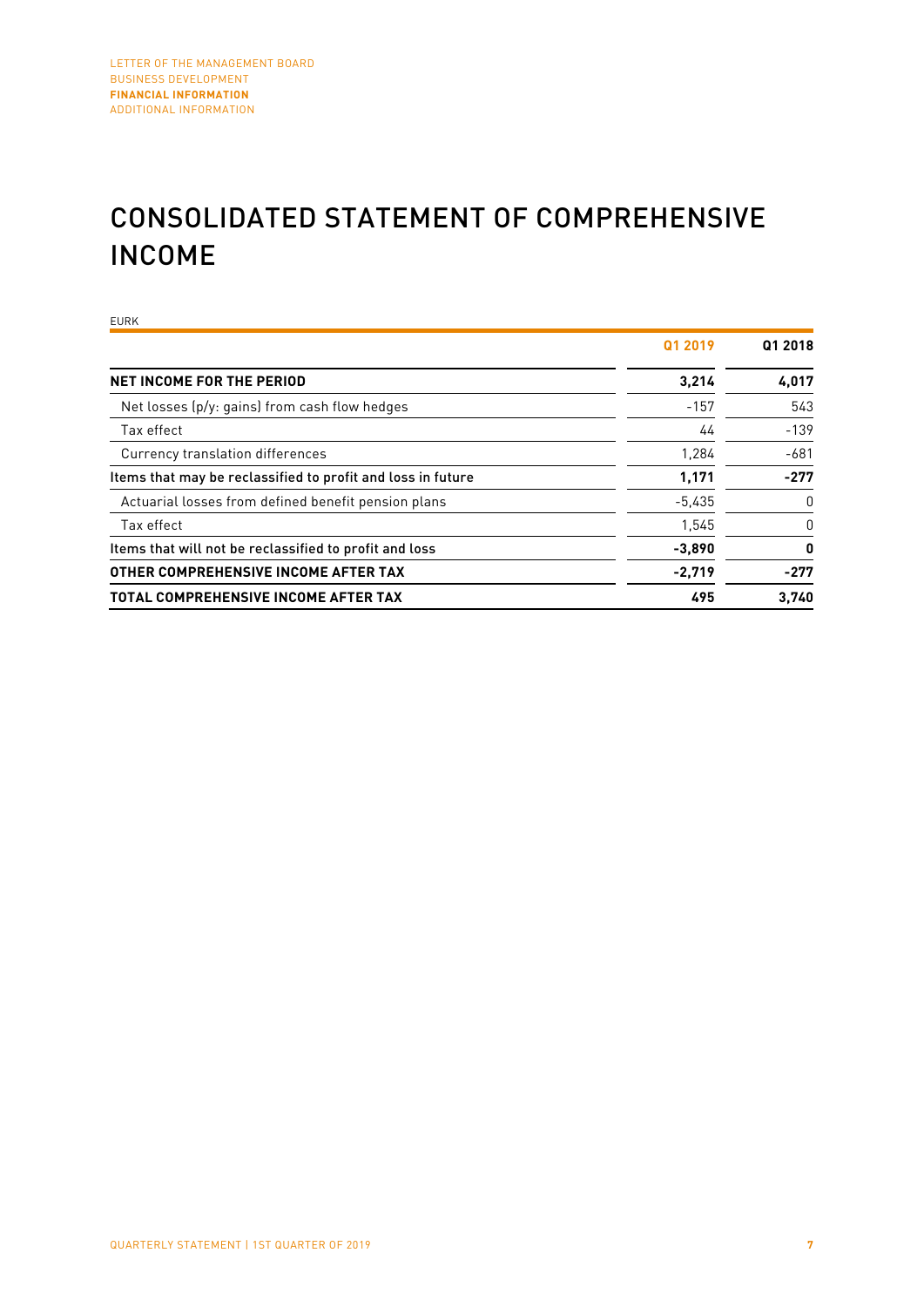# CONSOLIDATED BALANCE SHEET

### **ASSETS**

| EURK                                    |               |               |
|-----------------------------------------|---------------|---------------|
|                                         | Mar. 31, 2019 | Dec. 31, 2018 |
| Property, plant and equipment           | 197,955       | 189,496       |
| Intangible assets                       | 11,222        | 10,990        |
| Contract assets                         | 21,191        | 22,925        |
| Deferred tax assets                     | 13,647        | 12,437        |
| <b>NON-CURRENT ASSETS</b>               | 244,015       | 235,848       |
| Inventories                             | 92,065        | 87,282        |
| Trade receivables and other receivables | 47,618        | 42,090        |
| Contract assets                         | 18,336        | 16,663        |
| Other assets                            | 9,258         | 12,047        |
| Other financial assets                  | 161           | 510           |
| Income tax receivables                  | 2,723         | 785           |
| Cash and cash equivalents               | 9,828         | 10,382        |
| <b>CURRENT ASSETS</b>                   | 179,989       | 169,759       |
| <b>TOTAL ASSETS</b>                     | 424,004       | 405,607       |

### **EQUITY AND LIABILITIES**

EURK

|                                            | Mar. 31, 2019 | Dec. 31, 2018 |
|--------------------------------------------|---------------|---------------|
| <b>EQUITY</b>                              | 114,363       | 113,868       |
| Non-current financial liabilities          | 91,576        | 89,851        |
| Provisions for pensions                    | 58,156        | 52,509        |
| Other provisions                           | 1,445         | 1,481         |
| Deferred tax liabilities                   | 0             | 0             |
| <b>NON-CURRENT LIABILITIES</b>             | 151,177       | 143,841       |
| Current portion of provisions for pensions | 1,604         | 1,602         |
| Current portion of other provisions        | 1,325         | 1,209         |
| Trade payables and other liabilities       | 96,309        | 83,617        |
| Other financial liabilities                | 7,288         | 9,580         |
| <b>Current financial liabilities</b>       | 51,938        | 51,890        |
| <b>CURRENT LIABILITIES</b>                 | 158,464       | 147,898       |
| TOTAL EQUITY AND LIABILITIES               | 424,004       | 405,607       |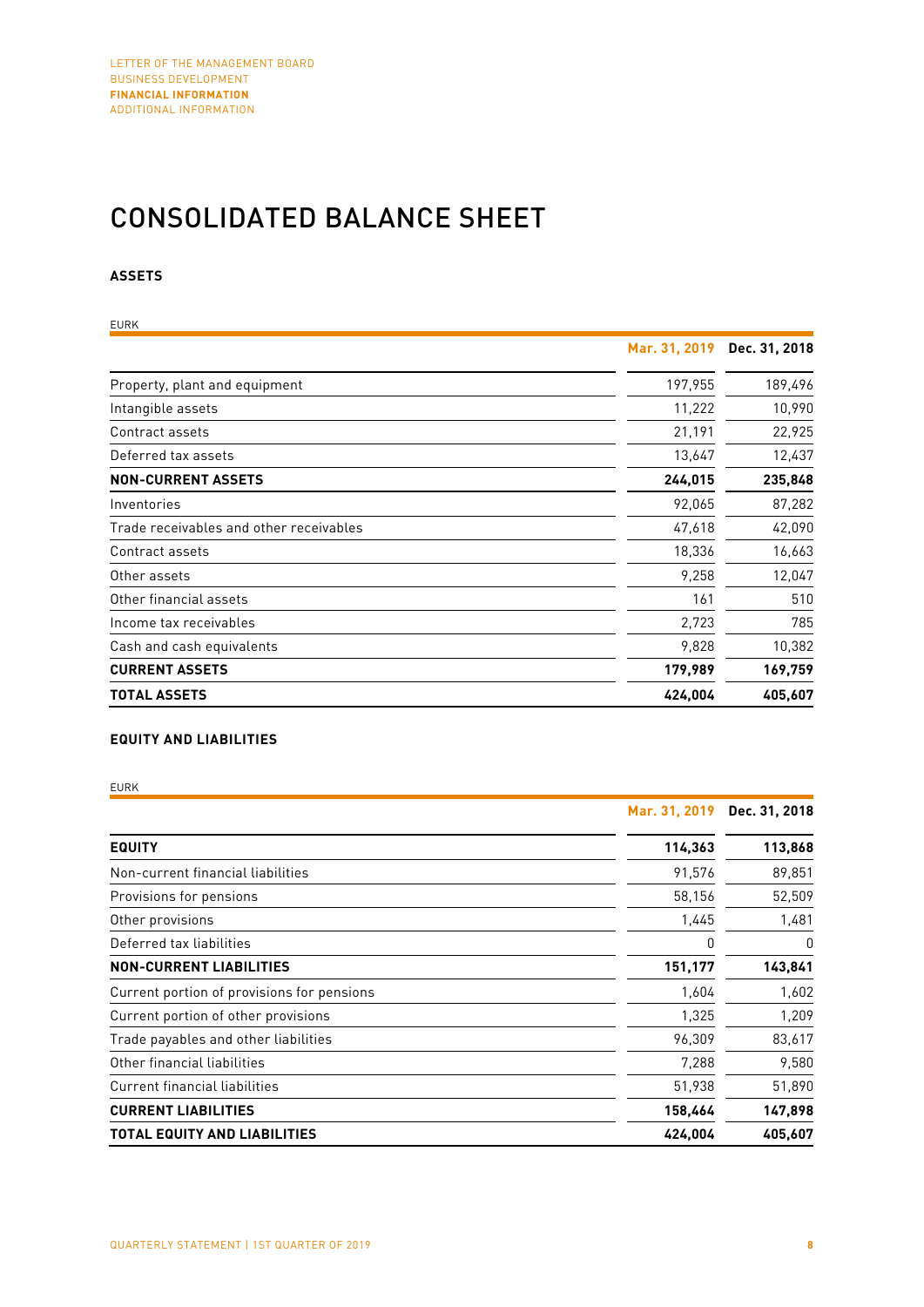### CONSOLIDATED STATEMENT OF CHANGES IN EQUITY

| <b>EURK</b>                                           |                              |                            |                             |                                               | <b>Equity attributable to PWO AG shareholders</b> |                            |                    |
|-------------------------------------------------------|------------------------------|----------------------------|-----------------------------|-----------------------------------------------|---------------------------------------------------|----------------------------|--------------------|
|                                                       |                              |                            |                             |                                               |                                                   | Other reserves             |                    |
|                                                       | <b>Subscribed</b><br>capital | <b>Capital</b><br>reserves | <b>Retained</b><br>earnings | <b>Defined</b><br>benefit<br>pension<br>plans | <b>Currency</b><br>translation<br>differences     | <b>Cash flow</b><br>hedges | <b>Total</b>       |
| <b>JANUARY 1, 2018</b>                                | 9,375                        | 37,494                     | 78,650                      | $-15,935$                                     | 2,206                                             | 1,326                      | 113,116            |
| Net income for the<br>period                          |                              |                            | 4,017                       |                                               |                                                   |                            | 4,017              |
| Other comprehensive<br>income                         |                              |                            | $-177$                      |                                               | $-681$                                            | 404                        | -454               |
| <b>TOTAL</b><br><b>COMPREHENSIVE</b>                  |                              |                            |                             |                                               |                                                   |                            |                    |
| <b>INCOME</b><br><b>MARCH 31, 2018</b>                | 9,375<br>9,375               | 37,494<br>37,494           | 82,490<br>82,490            | $-15,935$<br>$-15,935$                        | 1,525<br>1,525                                    | 1,730<br>1,730             | 116,679<br>116,679 |
| <b>JANUARY 1,2019</b>                                 | 9,375                        | 37,494                     | 79,967                      | $-13,708$                                     | 1,066                                             | $-326$                     | 113,868            |
| Net income for the<br>period                          |                              |                            | 3,214                       |                                               |                                                   |                            | 3,214              |
| Other comprehensive<br>income                         |                              |                            |                             | $-3,890$                                      | 1,284                                             | $-113$                     | $-2,719$           |
| <b>TOTAL</b><br><b>COMPREHENSIVE</b><br><b>INCOME</b> | 9,375                        | 37,494                     | 83,181                      | $-17,598$                                     | 2,350                                             | -439                       | 114,363            |
| <b>MARCH 31, 2019</b>                                 | 9,375                        | 37,494                     | 83,181                      | $-17,598$                                     | 2.350                                             | $-439$                     | 114,363            |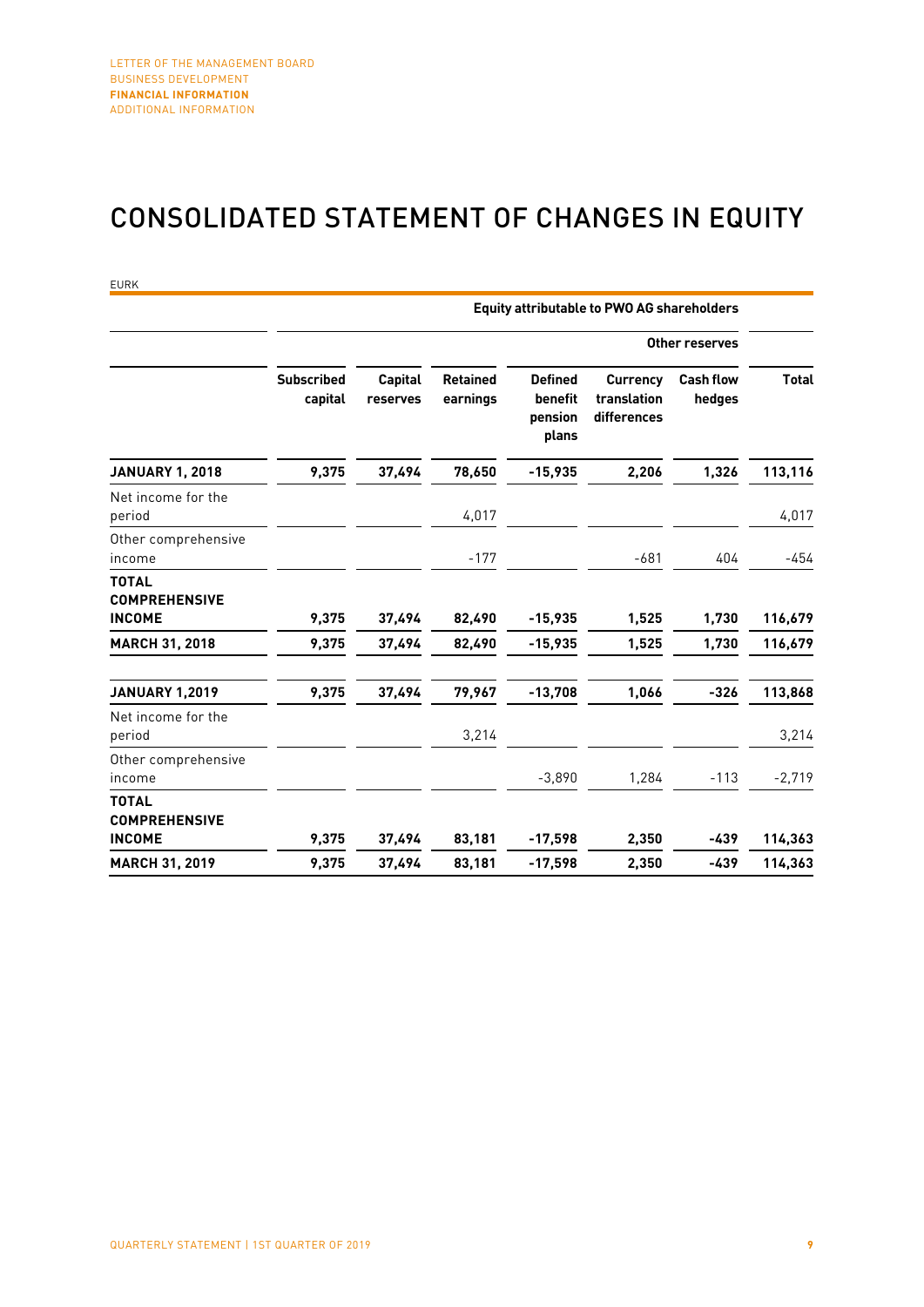### CONSOLIDATED STATEMENT OF CASH FLOWS

| <b>EURK</b>                                                                                |          |          |
|--------------------------------------------------------------------------------------------|----------|----------|
|                                                                                            | Q1 2019  | Q1 2018  |
| Net income for the period                                                                  | 3,214    | 4,017    |
| Depreciation/amortization of property, plant and equipment and                             |          |          |
| intangible assets                                                                          | 6,397    | 6,251    |
| Income tax expense                                                                         | 892      | 1,955    |
| Interest income and expenses                                                               | 1,767    | 1,493    |
| Change in current assets                                                                   | $-8,846$ | $-1,017$ |
| Change in non-current assets                                                               | 1,734    | $-8,523$ |
| Change in current liabilities (excluding financial liabilities)                            | 10,584   | 1,037    |
| Change in non-current liabilities (excluding financial liabilities)                        | 5,284    | $-137$   |
| Income taxes paid                                                                          | $-2,695$ | $-1,578$ |
| Other non-cash expenses/income                                                             | $-6,220$ | 1,277    |
| Loss (p/y: gain) on disposal of property, plant and equipment                              | 219      | $-13$    |
| <b>CASH FLOW FROM OPERATING ACTIVITIES</b>                                                 | 12,330   | 4,762    |
| Proceeds from disposal of property, plant, and equipment                                   | 112      | 21       |
| Payments for investments in property, plant, and equipment                                 | $-4,351$ | $-4,533$ |
| Payments for investments in intangible assets                                              | $-1,533$ | $-389$   |
| CASH FLOW FROM INVESTING ACTIVITIES                                                        | $-5,772$ | $-4,901$ |
| Interest paid                                                                              | $-1,358$ | $-1,167$ |
| Interest received                                                                          | 42       | 9        |
| Proceeds from borrowings                                                                   | 632      | 6,380    |
| Repayment of borrowings                                                                    | $-5,587$ | $-5,314$ |
| <b>CASH FLOW FROM FINANCING ACTIVITIES</b>                                                 | $-6,271$ | -92      |
| Net change in cash and cash equivalents                                                    | 287      | $-231$   |
| Effect of exchange rates on cash and cash equivalents                                      | $-151$   | 116      |
| Cash and cash equivalents as of January 1                                                  | 6,060    | 1,440    |
| CASH AND CASH EQUIVALENTS AS OF MARCH 31                                                   | 6,196    | 1,325    |
| of which cash and cash equivalents                                                         | 9,828    | 7,225    |
| of which bank borrowings due on demand that are included in the Group's<br>cash management | $-3,632$ | $-5,900$ |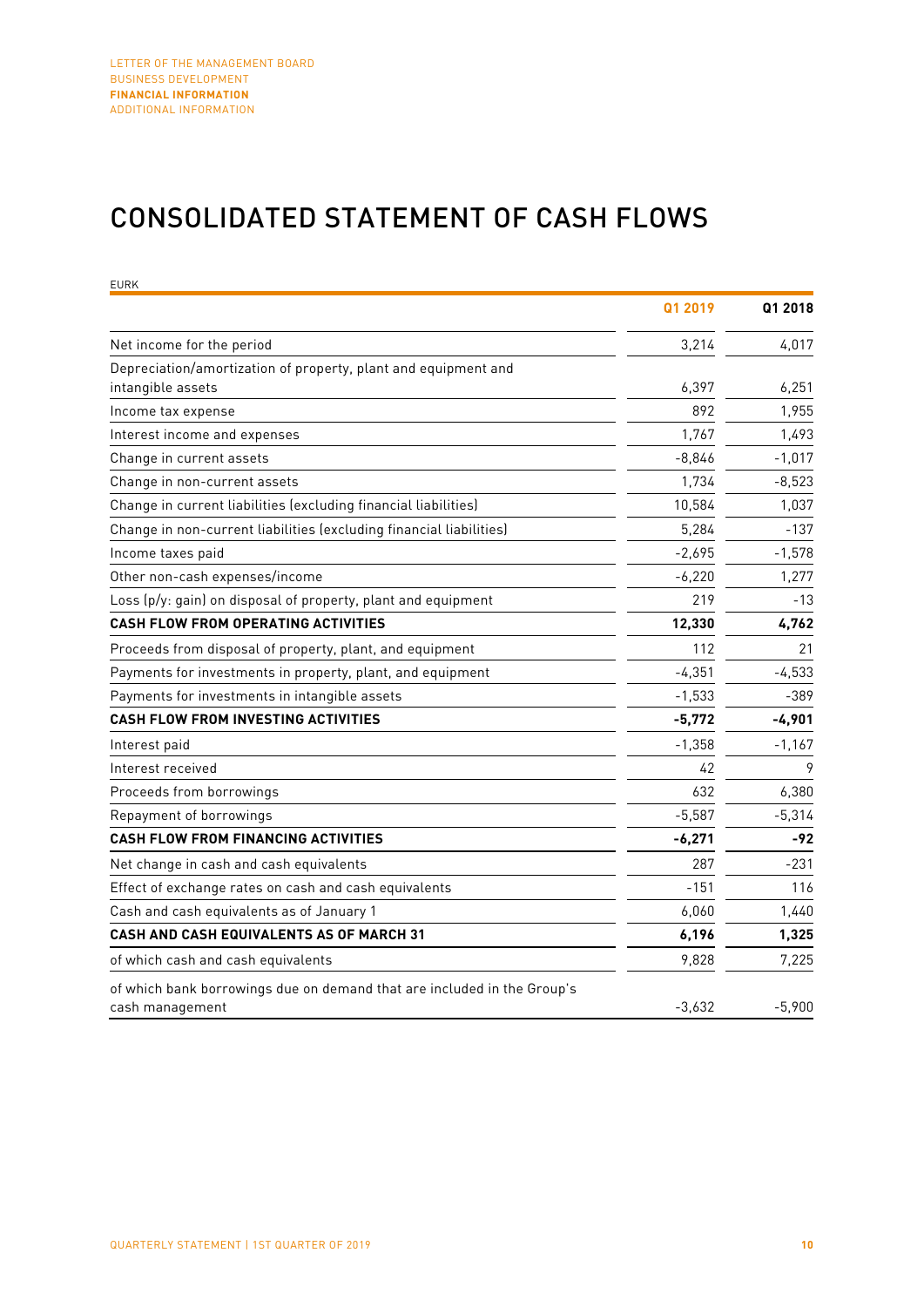# SEGMENT REPORT

### **SEGMENT INFORMATION BY REGION FOR THE 1ST QUARTER OF 2019**

| <b>EURK</b>                                           |          |                                 |                                |                |                            |          |
|-------------------------------------------------------|----------|---------------------------------|--------------------------------|----------------|----------------------------|----------|
|                                                       | Germany  | <b>Rest of</b><br><b>Europe</b> | <b>North</b><br><b>America</b> | Asia           | Consolida-<br>tion effects | Group    |
| Total revenue                                         | 66,669   | 21,458                          | 22,850                         | 13,405         | 55                         | 124,437  |
| Inter-segment revenue                                 | $-3,712$ | $-820$                          | $-26$                          | $-1,846$       | 0                          | $-6,404$ |
| <b>EXTERNAL REVENUE</b>                               | 62,957   | 20,638                          | 22,824                         | 11,559         | 55                         | 118,033  |
| <b>TOTAL OUTPUT</b>                                   | 70,121   | 20,800                          | 26,745                         | 12,444         | $-6,347$                   | 123,763  |
| Other income<br>(aggregated)                          | 3,608    | 58                              | 690                            | 248            | $-926$                     | 3,678    |
| Other expenses<br>(aggregated)                        | 69,628   | 17,604                          | 24,581                         | 10,695         | $-7,330$                   | 115,178  |
| Depreciation and<br>amortization                      | 3,138    | 1,214                           | 1,228                          | 797            | 0                          | 6,377    |
| <b>EARNINGS BEFORE IN-</b><br>TEREST AND TAXES (EBIT) | 963      | 2,040                           | 1,626                          | 1,200          | 57                         | 5,886    |
| Interest income                                       | 1,022    | $\Omega$                        | 3                              | $\overline{2}$ | $-983$                     | 44       |
| Interest expenses                                     | 1,388    | 194                             | 639                            | 573            | $-983$                     | 1,811    |
| <b>EARNINGS BEFORE TAXES</b><br>(EBT)                 | 597      | 1,846                           | 990                            | 629            | 57                         | 4,119    |
| Income taxes                                          | 427      | 281                             | 185                            | $\mathbf{0}$   | 12                         | 905      |
| <b>NET INCOME</b><br><b>FOR THE PERIOD</b>            | 170      | 1,565                           | 805                            | 629            | 45                         | 3,214    |
| Assets                                                | 212,667  | 83,927                          | 112,044                        | 61,097         | $-45,731$                  | 424,004  |
| of which non-current<br>assets $1$                    | 76,383   | 53,143                          | 47,148                         | 32,572         | -69                        | 209,177  |
| of which contract assets                              | 25,314   | 3,985                           | 7,172                          | 3,205          | $-149$                     | 39,527   |
| Liabilities                                           | 51,950   | 35,656                          | 89,228                         | 63,169         | 69,638                     | 309,641  |
| Investments                                           | 3,810    | 715                             | 1,086                          | 1,301          | 0                          | 6,912    |
| Employees (as of March 31)                            | 1,615    | 677                             | 735                            | 331            |                            | 3,358    |

1 Non-current assets do not include deferred taxes.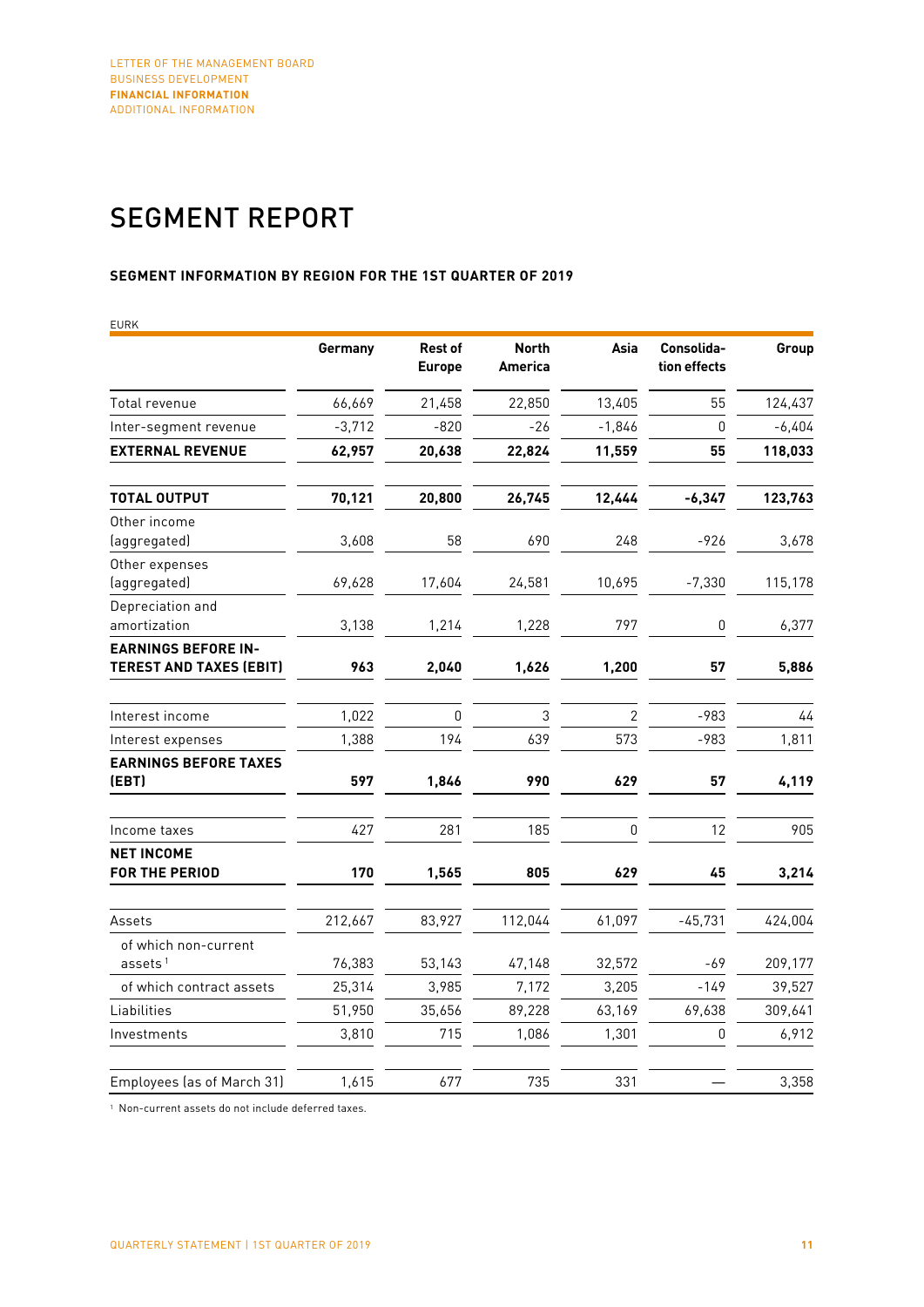# SEGMENT REPORT

### **SEGMENT INFORMATION BY REGION FOR THE 1ST QUARTER OF 2018**

| <b>EURK</b>                                           |          |                                 |                                |          |                            |           |
|-------------------------------------------------------|----------|---------------------------------|--------------------------------|----------|----------------------------|-----------|
|                                                       | Germany  | <b>Rest of</b><br><b>Europe</b> | <b>North</b><br><b>America</b> | Asia     | Consolida-<br>tion effects | Group     |
| Total revenue                                         | 76,433   | 19,826                          | 25,077                         | 12,911   | $-5$                       | 134,242   |
| Inter-segment revenue                                 | $-6,803$ | $-1,559$                        | $-192$                         | $-2,924$ | $\mathbf{0}$               | $-11,478$ |
| <b>EXTERNAL REVENUE</b>                               | 69,630   | 18,267                          | 24,885                         | 9,987    | -5                         | 122,764   |
| TOTAL OUTPUT                                          | 76,334   | 19,501                          | 27,372                         | 12,843   | $-11,368$                  | 124,682   |
| Other income<br>(aggregated)                          | 3,234    | 169                             | 614                            | 80       | $-753$                     | 3,344     |
| Other expenses<br>(aggregated)                        | 72,756   | 16,687                          | 24,950                         | 12,164   | $-12,248$                  | 114,309   |
| Depreciation and<br>amortization                      | 3,156    | 1,167                           | 1,282                          | 645      | 1                          | 6,251     |
| <b>EARNINGS BEFORE IN-</b><br>TEREST AND TAXES (EBIT) | 3,656    | 1,816                           | 1,754                          | 114      | 126                        | 7,466     |
| Interest income                                       | 785      | 4                               | 0                              | 1        | $-781$                     | 9         |
| Interest expenses                                     | 1,125    | 222                             | 530                            | 407      | $-781$                     | 1,503     |
| <b>EARNINGS BEFORE TAXES</b><br>(EBT)                 | 3,316    | 1,598                           | 1,224                          | $-292$   | 126                        | 5,972     |
| Income taxes                                          | 1,264    | 287                             | 374                            | 0        | 30                         | 1,955     |
| <b>NET INCOME</b><br>FOR THE PERIOD                   | 2,052    | 1,311                           | 850                            | -292     | 96                         | 4,017     |
| Assets                                                | 206,935  | 84,080                          | 89,995                         | 59,518   | $-42,907$                  | 397,621   |
| of which non-current<br>assets <sup>1</sup>           | 73,758   | 47,609                          | 36,609                         | 28,862   | $-91$                      | 186,747   |
| of which contract assets                              | 15,174   | 3,063                           | 3,573                          | 3,179    | $-143$                     | 24,846    |
| Liabilities                                           | 48,948   | 33,350                          | 65,754                         | 64,312   | 68,578                     | 280,942   |
| Investments                                           | 2,291    | 341                             | 1,732                          | 587      | 0                          | 4,951     |
| Employees (as of March 31)                            | 1,628    | 669                             | 801                            | 339      |                            | 3,437     |

1 Non-current assets do not include deferred taxes.